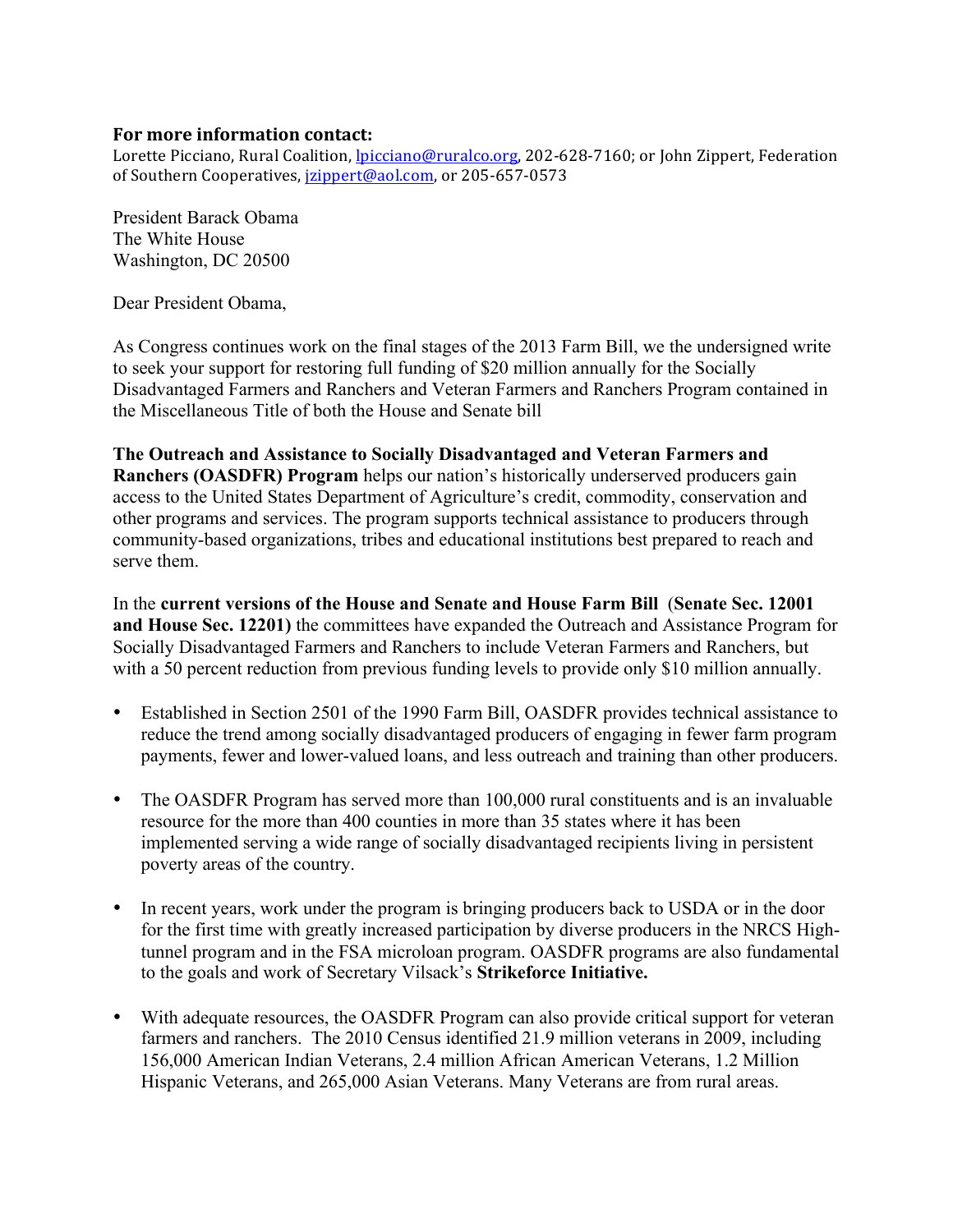The lack of funding for the program in FY 2013 has meant that groups receiving support across the country have already or are laying off hundreds of experienced staff as the final year of their contacts have expired creating a service gap to thousands of producers who need their assistance to access USDA program.

We strongly support this important program and urge the Farm Bill Conference to add **an additional \$10 million annually to restore total funding to \$20 million annually to accommodate both the traditional and new constituencies of the program, and ensure that Veteran Farmers and Ranchers are able to fully benefit from the program.**

Full, mandatory funding for the OASDFR Program will increase farm livelihoods and cooperatives in rural communities, advance intergenerational land tenure and promote familial and community wealth for socially disadvantaged and veteran producers.

## Sincerely,

Rural Coalition/Coalición Rural, *Washington, DC* Federation of Southern Cooperatives, *East Point, GA* National Sustainable Agriculture Coalition*, Washington, DC* National Latino Farmers and Ranchers Trade Association, *Washington, DC* National Family Farm Coalition, *Washington, DC* National Farmers Union*, Washington, DC* Community Food and Justice Coalition, *Oakland, CA* Intertribal Agriculture Council, *Billings, MT*

21st Century Youth Leadership Movement, *Eutaw, AL* American Federation of Government Employees, AFL-CIO, Washington, C Alabama State Association of Cooperatives, *Forkland, AL Alcorn State University Small Farm Outreach Training and Technical Assistance Project, MS* American Federation of Government Employees (AFGE) Local 3354, *St. Louis, MO* Arkansas Land and Farm Development Corporation, *Brinkley, AR* Ashtabula Geauga Lake Counties Farmers Union (Ohio) Attala County Self Help Cooperative, *Attala, MS* Beat 4 Farms Cooperative A.A.*L, Macon, MS* BioRegional Strategies, *Albuquerque, NM* Bogue Chitto / Lincoln County Community Center, *Brookhaven, MS* CASA del Llano, *Hereford, TX* Center for Social Inclusion*, New York, NY* Colorado Latino Farmers and Ranchers, *Alamosa, CO* ColorOfChange, *Oakland, CA* Community Farm Alliance, *Frankfurt, KY* Community Alliance for Global Justice, *Seattle, WA* Farm to Table New Mexico, *Santa Fe, NM* Farmer-Veteran Coalition, *Davis, CA* Family Farmers Cooperative*, Waterford, MS* Farmworker Association of Florida, *Apopka, FL*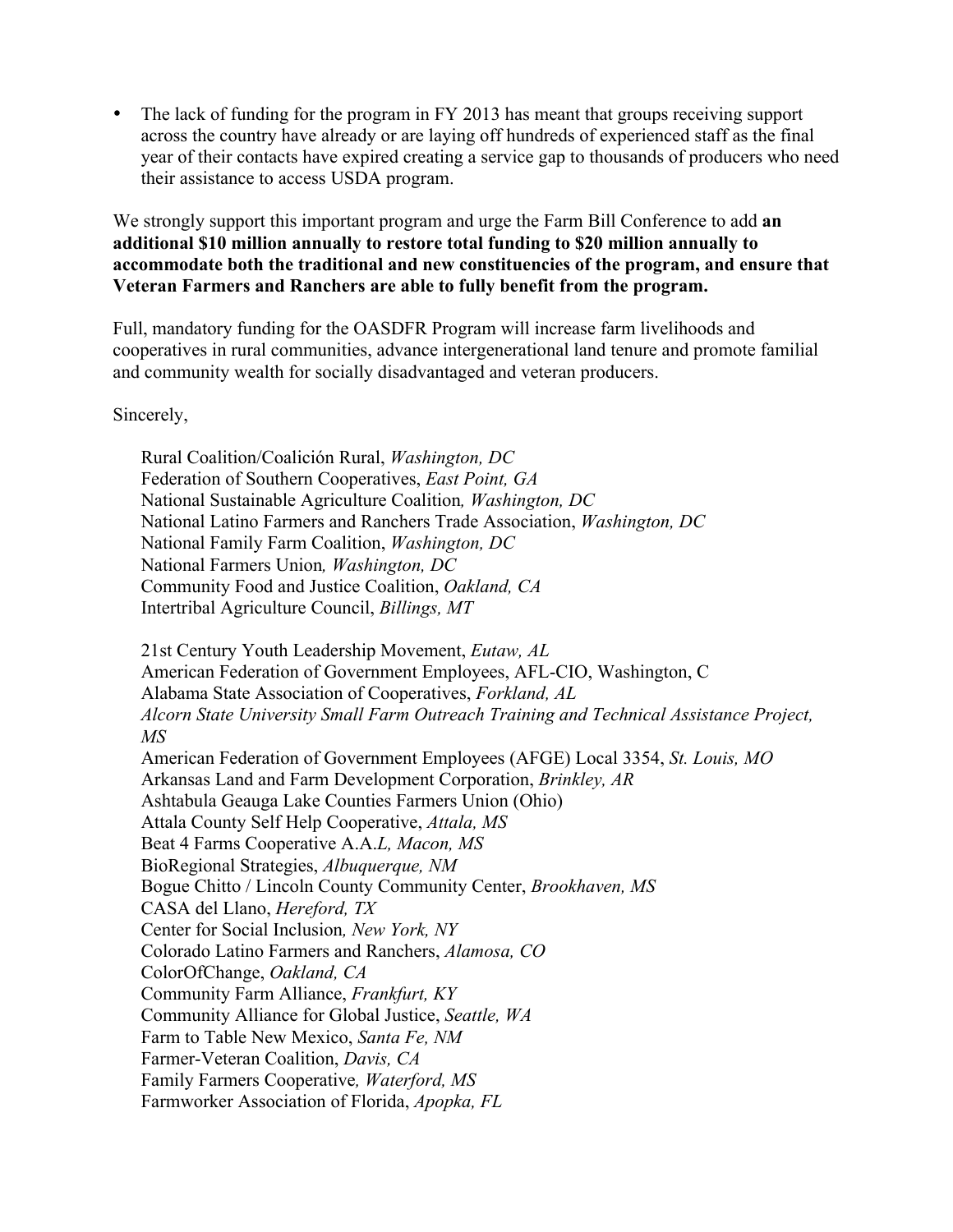Federation of Southern Cooperatives Rural Training and Research Center*, Epes, AL* First Nations Development Institute, *Longmont, CA* Food and Water Watch, *Washington, DC* Food Revolution Network Greene County Democrat (weekly newspaper), *Eutaw, AL* Growing Power, Inc., *Milwaukee, WI and Chicago, IL* Hmong National Development, Inc., *Washington, DC* Hunger Action Network of New York State, *New York, NY* Indian Country Agriculture and Resource Development Corporation, *Anadarko, OK* Indian Nations Conservation Alliance, *Twin Bridges, MT* Indian Springs Farmers Association, *Petal, MS* Institute for Agriculture and Trade Policy, *Minneapolis, MN* Just Food, *New York, NY* KC Food Justice, *Kansas City, KS*  Lideres Campesinas, *Oxnard, CA* Live Real Local to Global Advocates for Justice, *Kansas City, KS* Michael Fields Agriculture Institute, *East Troy, WI* Michigan Food and Farming Systems, *East Lansing, MI* Mid-South Progressive Agricultural Group*, Holly Springs, MS* Mississippi Association of Cooperatives, *Jackson, MS* Missouri Rural Crisis Center, *Columbia, MO* National Hmong American Farmers, Inc., *Fresno, CA* National Young Farmers Coalition National Women In Ag. Association, *Oklahoma City, OK* Nebraska Sustainable Agriculture Society. *Ceresco, NE* New Community Cooperatives, *Bassfield, MS* New Mexico Acequia Association, *Santa Fe, NM* New Mexico Food and Agriculture Policy Council North Carolina Association of Black Lawyers Land Loss Prevention Project, *Durham, NC* Northern New Mexico Stockmans Association, *Espanola, NM* Northeast Sustainable Agriculture Working Group Northwest Atlantic Marine Alliance, *Gloucester, MA* Northwest Forest Worker Center, *Albany, CA* Oklahoma Black Historical Research Project, *Oklahoma City, OK* Operation Spring Plant, *Oxford, NC* Pesticide Action Network, *Oakland, CA* PLBA Housing Development Corporation, *Gainesville, AL* Rooted in Community, *Oakland, CA* Roots of Change, *Oakland, CA* Rural Advancement Fund, *Orangeburg, SC* School Food FOCUS National Office, *New York, NY* Shuqualak Community Action Group, *Macon, MS* Slow Food Nebraska. *Lincoln, NE* South Rankin County Farmers Association*, Florence, MS* Southwest Workers Union. *San Antonio, TX* Taos County Economic Development Corporation, *Taos, NM* Texas Mexico Border Coalition CBO, *San Isidro, TX*